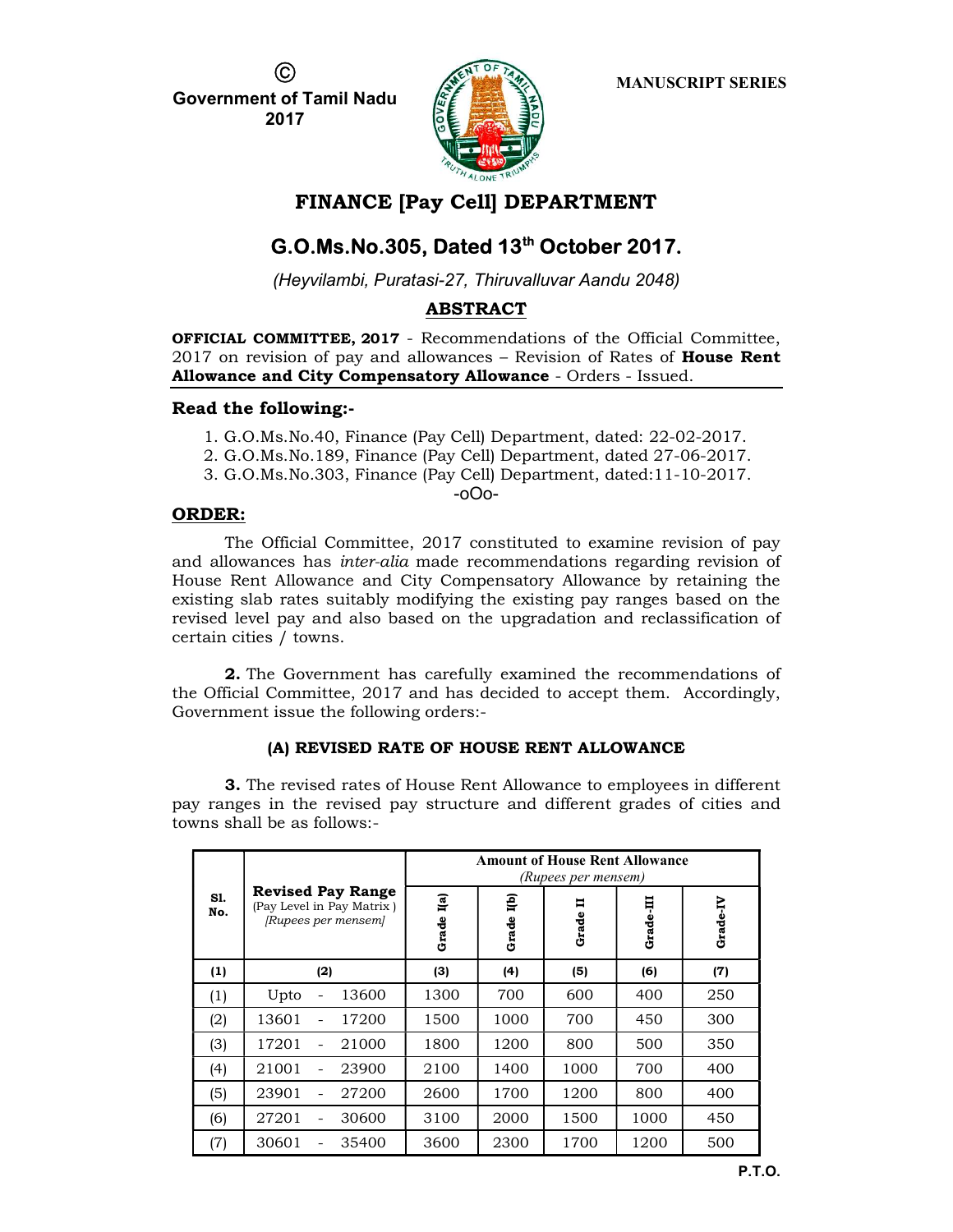|            |                                                                              | <b>Amount of House Rent Allowance</b><br>(Rupees per mensem) |              |            |           |          |
|------------|------------------------------------------------------------------------------|--------------------------------------------------------------|--------------|------------|-----------|----------|
| S1.<br>No. | <b>Revised Pay Range</b><br>(Pay Level in Pay Matrix)<br>[Rupees per mensem] | I(a)<br>Grade                                                | Це)<br>Grade | Ħ<br>Grade | Grade-III | Grade-IV |
| (1)        | (2)                                                                          | (3)                                                          | (4)          | (5)        | (6)       | (7)      |
| (8)        | 35401<br>37300                                                               | 4200                                                         | 2600         | 1800       | 1500      | 550      |
| (9)        | 37301<br>41100                                                               | 4700                                                         | 3000         | 2300       | 1700      | 600      |
| (10)       | 41101<br>44500                                                               | 5200                                                         | 3300         | 2600       | 1900      | 650      |
| (11)       | 44501<br>50200                                                               | 5700                                                         | 3600         | 2900       | 2000      | 650      |
| (12)       | 50201<br>51600                                                               | 6200                                                         | 3800         | 3100       | 2200      | 700      |
| (13)       | 51601<br>54000<br>$\overline{\phantom{a}}$                                   | 6800                                                         | 4100         | 3200       | 2200      | 750      |
| (14)       | 54001<br>55500                                                               | 7300                                                         | 4300         | 3200       | 2200      | 800      |
| (15)       | 55501<br>56900                                                               | 7500                                                         | 4300         | 3200       | 2200      | 850      |
| (16)       | 56901<br>64200                                                               | 7800                                                         | 4300         | 3200       | 2200      | 850      |
| (17)       | 64201<br>and above                                                           | 8300                                                         | 4300         | 3200       | 2200      | 850      |

### REVISED RATES OF HOUSE RENT ALLOWANCE IN LIEU OF FREE **QUARTERS**

4. (1) Higher rates of House Rent Allowance are admissible to employees entitled for rent free quarters but not provided with quarters. The revised rates of House Rent Allowance in lieu of rent free quarters shall be as follows:-

|            |                                                                              | <b>Amount of House Rent Allowance</b><br>(Rupees per mensem) |            |          |           |          |
|------------|------------------------------------------------------------------------------|--------------------------------------------------------------|------------|----------|-----------|----------|
| S1.<br>No. | <b>Revised Pay Range</b><br>(Pay Level in Pay Matrix)<br>[Rupees per mensem] | Grade I(a)                                                   | Grade I(b) | Grade II | Grade-III | Grade-IV |
| (1)        | (2)                                                                          | (3)                                                          | (4)        | (5)      | (6)       | (7)      |
| (1)        | 13600<br>Upto<br>$\overline{\phantom{a}}$                                    | 1700                                                         | 1100       | 900      | 600       | 400      |
| (2)        | 13601<br>17200<br>$\blacksquare$                                             | 1900                                                         | 1300       | 1100     | 700       | 450      |
| (3)        | 17201<br>21000<br>$\blacksquare$                                             | 1900                                                         | 1600       | 1200     | 700       | 500      |
| (4)        | 21001<br>23900<br>$\overline{\phantom{a}}$                                   | 2500                                                         | 1800       | 1400     | 900       | 550      |
| (5)        | 23901<br>27200<br>$\equiv$                                                   | 3000                                                         | 2100       | 1600     | 1100      | 600      |
| (6)        | 27201<br>30600<br>$\blacksquare$                                             | 3500                                                         | 2400       | 1800     | 1200      | 650      |
| (7)        | 30601<br>35400<br>$\blacksquare$                                             | 4100                                                         | 2400       | 2100     | 1500      | 650      |
| (8)        | 35401<br>37300<br>$\overline{\phantom{a}}$                                   | 4600                                                         | 3000       | 2400     | 1700      | 700      |
| (9)        | 37301<br>41100<br>$\blacksquare$                                             | 5100                                                         | 3400       | 2700     | 1900      | 750      |
| (10)       | 41101<br>44500<br>$\blacksquare$                                             | 5600                                                         | 3700       | 2900     | 2100      | 800      |
| (11)       | 44501<br>50200<br>$\overline{\phantom{a}}$                                   | 6100                                                         | 3900       | 3200     | 2200      | 850      |
| (12)       | 50201<br>51600<br>$\blacksquare$                                             | 6700                                                         | 4200       | 3500     | 2400      | 900      |
| (13)       | 51601<br>54000<br>$\blacksquare$                                             | 7100                                                         | 4500       | 3600     | 2400      | 900      |
| (14)       | 54001<br>55500<br>$\overline{\phantom{a}}$                                   | 7700                                                         | 4700       | 3600     | 2400      | 950      |
| (15)       | 55501<br>56900<br>$\blacksquare$                                             | 8000                                                         | 4700       | 3600     | 2400      | 1000     |
| (16)       | 56901<br>64200<br>$\equiv$                                                   | 8200                                                         | 4700       | 3600     | 2400      | 1000     |
| (17)       | 64201<br>and above                                                           | 8200                                                         | 4700       | 3600     | 2400      | 1000     |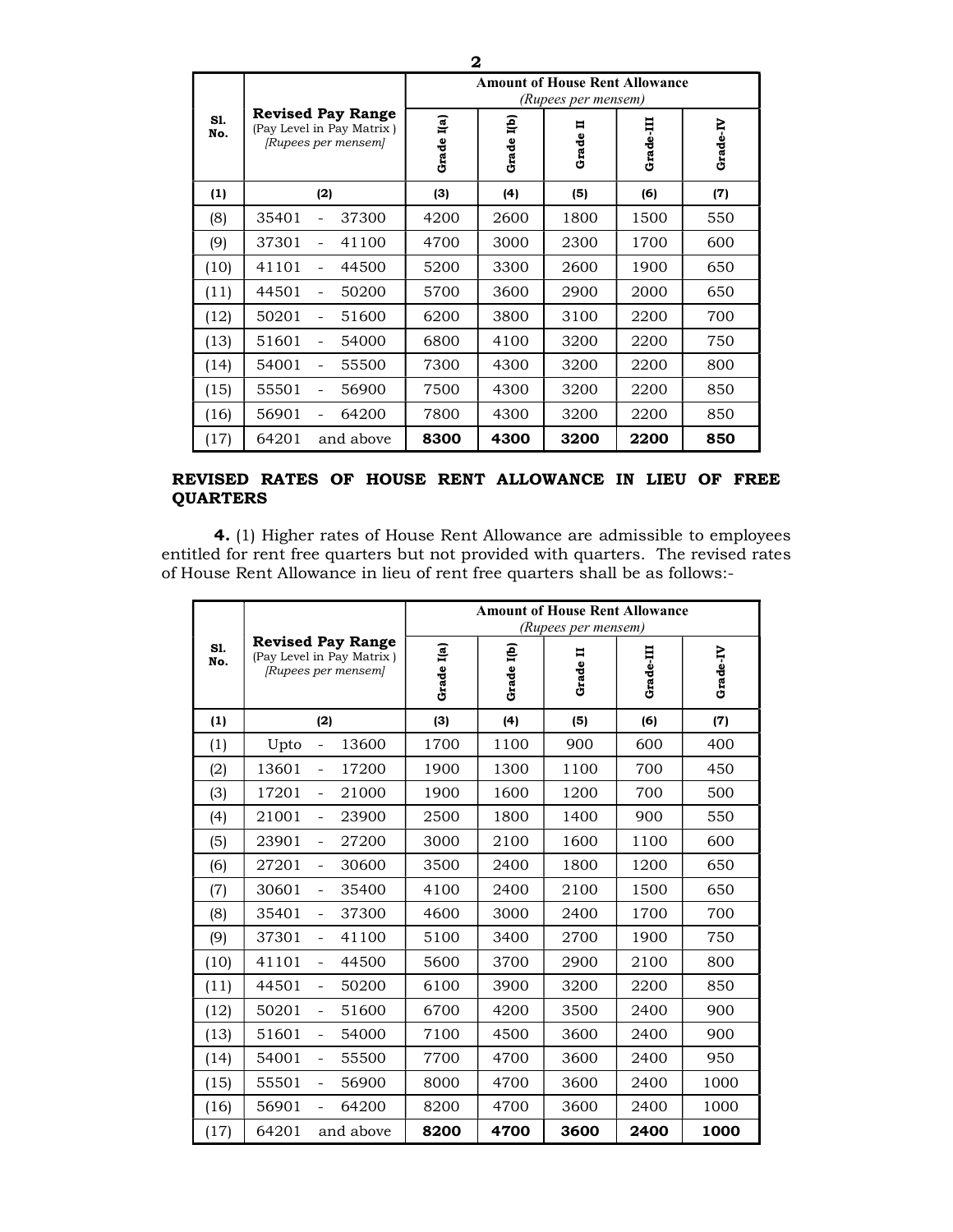#### RECLASSIFICATION OF CITIES/TOWNS:

5. The present prevailing different grades shall be retained and some cities/towns shall be upgraded and reclassified for the eligibility of House Rent Allowance in different grades as detailed below:

| Grades          | <b>Existing Classification</b>                                                                                                                                                                                                                                                                                                                               | <b>Revised Classification</b>                                                                                                                                                                                                                                                                                                                                                                                                                                                                         |  |  |
|-----------------|--------------------------------------------------------------------------------------------------------------------------------------------------------------------------------------------------------------------------------------------------------------------------------------------------------------------------------------------------------------|-------------------------------------------------------------------------------------------------------------------------------------------------------------------------------------------------------------------------------------------------------------------------------------------------------------------------------------------------------------------------------------------------------------------------------------------------------------------------------------------------------|--|--|
| [1]             |                                                                                                                                                                                                                                                                                                                                                              | [3]                                                                                                                                                                                                                                                                                                                                                                                                                                                                                                   |  |  |
| Grade-I (a)     | Chennai City and places around<br>the City at a distance not exceeding<br>32 Kms from City limits. If the<br>radius of 32 Kms, falls within a<br>part of a Panchayat Union, the<br>entire Panchayat Union shall be<br>taken for the purpose of giving<br>House Rent Allowance (HRA) as<br>admissible to Grade-I(a) place.                                    | No Change -                                                                                                                                                                                                                                                                                                                                                                                                                                                                                           |  |  |
| Grade-I (b)     | Cities of Coimbatore and Madurai<br>and places around them at<br>a<br>distance not exceeding 16 Kms<br>from the city limits. If the radius of<br>16 Kms. falls within a part of a<br>Union,<br>the<br>Panchayat<br>entire<br>Panchayat Union shall be taken for<br>the purpose of giving House Rent<br>Allowance (HRA) as admissible to<br>Grade-I(b) place. | of<br>Coimbatore<br>Cities<br>(UA),<br>Madurai<br>(UA),<br>Salem<br>(UA),<br>Tiruppur (UA), Tiruchirappalli<br>(UA), Erode (UA) and<br>places<br>around them at a distance not<br>exceeding 16 Kms. from the city<br>limits and if the radius of 16<br>Kms. falls within a part of a<br>Panchayat Union, the entire<br>Panchayat Union shall be taken<br>for the purpose of giving House<br>Allowance (HRA)<br>Rent<br>as<br>admissible to Grade-I(b) place.                                          |  |  |
| <b>Grade-II</b> | Places classified as Grade-'C' by<br>Government of India and places<br>around 8 Kms from town limits. If<br>the radius of 8 Kms, falls within a<br>part of a Panchayat Union, the<br>entire Panchayat Union shall be<br>taken for the purpose of giving<br>House Rent Allowance (HRA) as<br>admissible to Grade-II place.                                    | Places classified as Grade-'C' by<br>Government of India in 2004<br>[List of places classified<br>as<br>Grade-C is appended to this<br>table, all<br>other<br>Municipal<br>Corporations and Special Grade<br>Municipalities<br>and<br>places<br>around 8 Kms from town limits.<br>If the radius of 8 Kms, falls<br>within a part of a Panchayat<br>Union, the entire Panchayat<br>Union shall be taken for the<br>purpose of giving House Rent<br>Allowance (HRA) as admissible<br>to Grade-II place. |  |  |
| Grade-III       | Places in Grade-III [Second TN Pay<br>Commission, 1971]                                                                                                                                                                                                                                                                                                      | All other Municipalities (except<br>Special<br>Taluk<br>Grade)<br>and<br>Headquarters<br>irrespective<br>οf<br>local body status.                                                                                                                                                                                                                                                                                                                                                                     |  |  |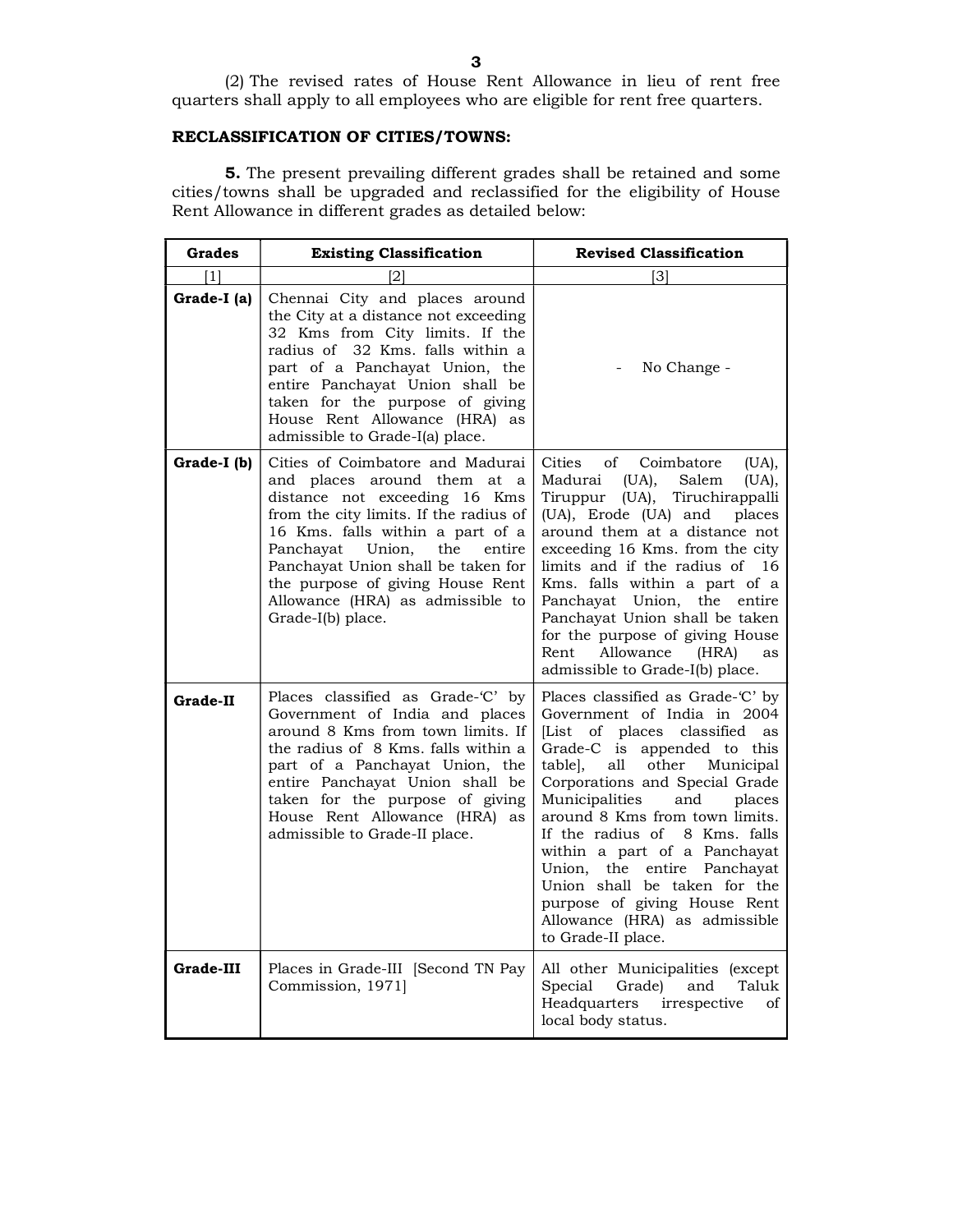| Grades          | <b>Existing Classification</b>                                                                                                                                                                                                                                                                                              | <b>Revised Classification</b> |
|-----------------|-----------------------------------------------------------------------------------------------------------------------------------------------------------------------------------------------------------------------------------------------------------------------------------------------------------------------------|-------------------------------|
|                 | [2]                                                                                                                                                                                                                                                                                                                         | 31                            |
| <b>Grade-IV</b> | Unclassified Places [wef 1-4-1993]<br>Employees working in the<br>unclassified places who were<br>hitherto entitled to a flat rate of<br>Rs.20/- per mensum be paid HRA<br>at the rates specified in lieu of<br>Rural Service Incentive Allowance.<br>They are therefore not entitled for<br>RSIA on switching over to HRA. | Unclassified Places.          |

#### List of places classified as Grade-C by Government of India:

Ambur, Arakkonam, Arani, Aruppukkottai, Attur / Bhavani (UA), Bodinayakkanur / Chengalpattu, Chidambaram (UA), Coonoor (UA), Cuddalore / Dharapuram, Dharmapuri, Dindigul / Erode (UA) / Gobi-chettipalayam, Gudiyattam (UA) / Hosur / Kadaiyanallur, Kambam, Kanchipuram (UA), Karaikkudi (UA), Karur (UA), Kovilpatti, Krishnagiri, Kumbakonam (UA) / Mannargudi, Mayiladuthurai, Mettuppalaiyam, Mettur / Nagappattinam (UA), Nagercoil, Namakkal, Neyveli (UA) / Palani (UA), Panruti, Paramakkudi, Pattukkottai, Pollachi (UA), Pudukkottai, Puliyangudi / Rajapalayam, Ramanathapuram / Sankarankoil, Sivakasi (UA), Srivilliputtur / Theni-Allinagaram, Tenkasi, Thanjavur, Thiruvarur, Tindivanam, Tiruchengode, Tirunelveli (UA), Tiruppattur, Tiruppur (UA), Tiruvannamalai, Thoothukkudi (UA) / Udhagamandalam, Udumalaippettai / Valparai, Vanyambadi (UA), Vellore (UA), Villupuram, Virudhunagar, Virudhachalam.

#### RECOVERY OF RENT FOR OCCUPYING GOVERNMENT QUARTERS

6. (1) The Government also direct that in respect of employees in the Level-5 and below in the pay matrix and the employees who are entitled to the facility of rent free accommodation, no rent recovery shall be made as hitherto for occupying quarters provided by Government or its agencies. For others, the revised rent recovery shall be as indicated below:-

| S1. | <b>Revised Pay Range</b> | <b>Recovery of Rent</b><br>(Percentage per mensem) |          |           |                 |  |
|-----|--------------------------|----------------------------------------------------|----------|-----------|-----------------|--|
| No. | [Rupees per mensem]      | Grade-I(a)<br>and<br>Grade-I(b)                    | Grade-II | Grade-III | <b>Grade-IV</b> |  |
| (1) | (2)                      | (3)                                                | (4)      | (5)       | (7)             |  |
| (1) | 26200<br>18201           | 1.5                                                | 1.5      |           |                 |  |
| (2) | 26201<br>48700           | 3                                                  | З        |           |                 |  |
| (3) | 48701 and above          |                                                    |          |           |                 |  |

(2) The revised rent recovery shall take effect from  $1<sup>st</sup>$  October, 2017. The rent recovery already made at old rates with effect from 1-1-2016 to 30-9-2017 needs no revision even after the re-fixation of pay in the revised pay structure.

(3) The Government also direct that the Government employees occupying houses provided by Accommodation Controller and who pay rent above the rate of rent prescribed for occupying Government quarters be allowed such amount in excess of the rent prescribed for occupation of Government quarters as House Rent Allowance subject to the maximum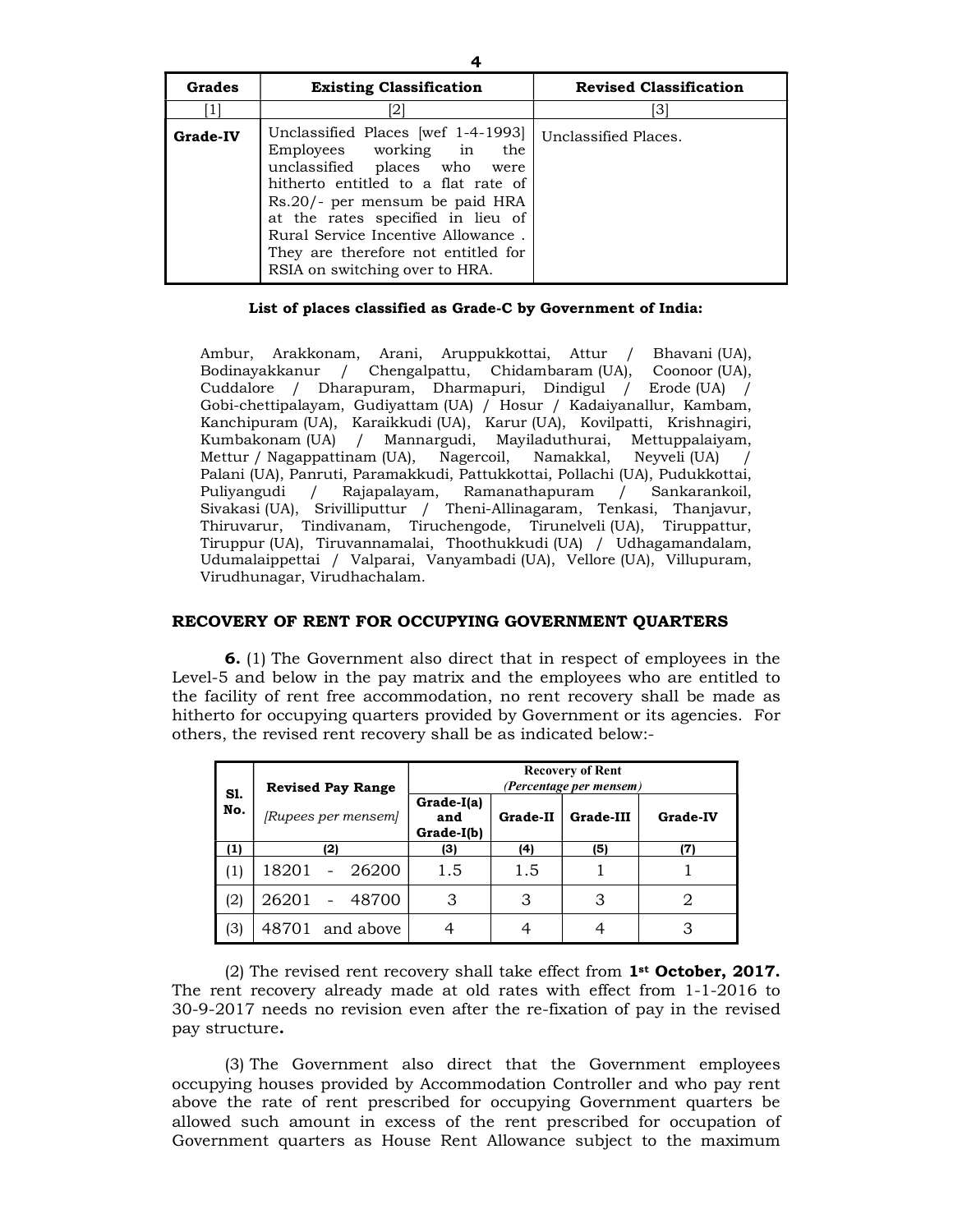limit of House Rent Allowance eligible to them.

#### (B) REVISED RATE OF CITY COMPENSATORY ALLOWANCE

7. The cities of Tiruppur and Erode, which was classified as 'Y' by Government of India for the purpose of House Rent Allowance shall also be included for City Compensatory Allowance. Accordingly, revised rates of City Compensatory Allowance (CCA) for employees in different pay ranges in the revised pay structures shall be as follows:

|                                                                                                      |                 | <b>Amount of City Compensatory Allowance</b><br>(Rupees per mensem)                                             |                                                                                                                                                                                                       |  |  |
|------------------------------------------------------------------------------------------------------|-----------------|-----------------------------------------------------------------------------------------------------------------|-------------------------------------------------------------------------------------------------------------------------------------------------------------------------------------------------------|--|--|
| <b>Revised Pay</b><br>Range<br>Sl.<br>(Pay Level in the Pay<br>No.<br>Matrix)<br>[Rupees per mensem] |                 | Chennai city and<br>areas around the<br>city at a distance<br>not exceeding 32<br>Kms. from the<br>city limits. | <b>Cities of Coimbatore,</b><br>Madurai, Salem,<br>Tiruchirappalli,<br>Tirunelveli, Tiruppur<br>and Erode and areas<br>around them at a<br>distance not exceeding<br>16 Kms. from the city<br>limits. |  |  |
| [1]                                                                                                  | [2]             | [3]                                                                                                             | [4]                                                                                                                                                                                                   |  |  |
| (1)                                                                                                  | Below 20600     | 360                                                                                                             | 180                                                                                                                                                                                                   |  |  |
| (2)                                                                                                  | 20601 - 30800   | 500                                                                                                             | 260                                                                                                                                                                                                   |  |  |
| (3)                                                                                                  | 30801 - 41100   | 800                                                                                                             | 400                                                                                                                                                                                                   |  |  |
| (4)                                                                                                  | 41101 and above | 1200                                                                                                            | 720                                                                                                                                                                                                   |  |  |

8. The revised rates of House Rent Allowance and City Compensatory Allowance shall take effect from 1<sup>st</sup> October, 2017.

9. These orders shall apply to the Government employees and teachers including employees of local bodies and also to the teachers and employees in aided educational institutions.

10. Amendments to the Tamil Nadu Special Pay and Allowances Rules will be notified separately.

#### (BY ORDER OF THE GOVERNOR)

#### K.SHANMUGAM ADDITIONAL CHIEF SECRETARY TO GOVERNMENT

To

All Secretaries to Government.

The Secretary, Legislative Assembly, Secretariat, Chennai-600 009.

The Secretary to the Governor, Chennai--32.

The Comptroller, Governors Household, Raj Bhavan, Chennai-32.

The Secretary to the Governor, Chennai-32.

The Governor's Secretariat, Raj Bhavan, Guindy, Chennai- 600 032.

All Departments of Secretariat (OP / Bills), Chennai - 9'

All Heads of Departments.

All Collectors / All District Judges / All Chief Judicial Magistrates.

The Accountant General (Accounts & Entitlements), Chennai- 600 018.

The Accountant General (Accounts & Entitlements) Chennai-600 018 (By name).

The Principal Accountant General (Audit-I), Chennai-600 018.

The Principal Accountant General (Audi-I), Chennai-600 018 (By name).

The Accountant General (Audit-II), Chennai-600 018.

The Accountant General (Audit-II), Chennai-600 018 (By name).

The Accountant General (CAB), Chennai-600 009 / Madurai.

The Registrar General, High Court, Chennai-600 104.